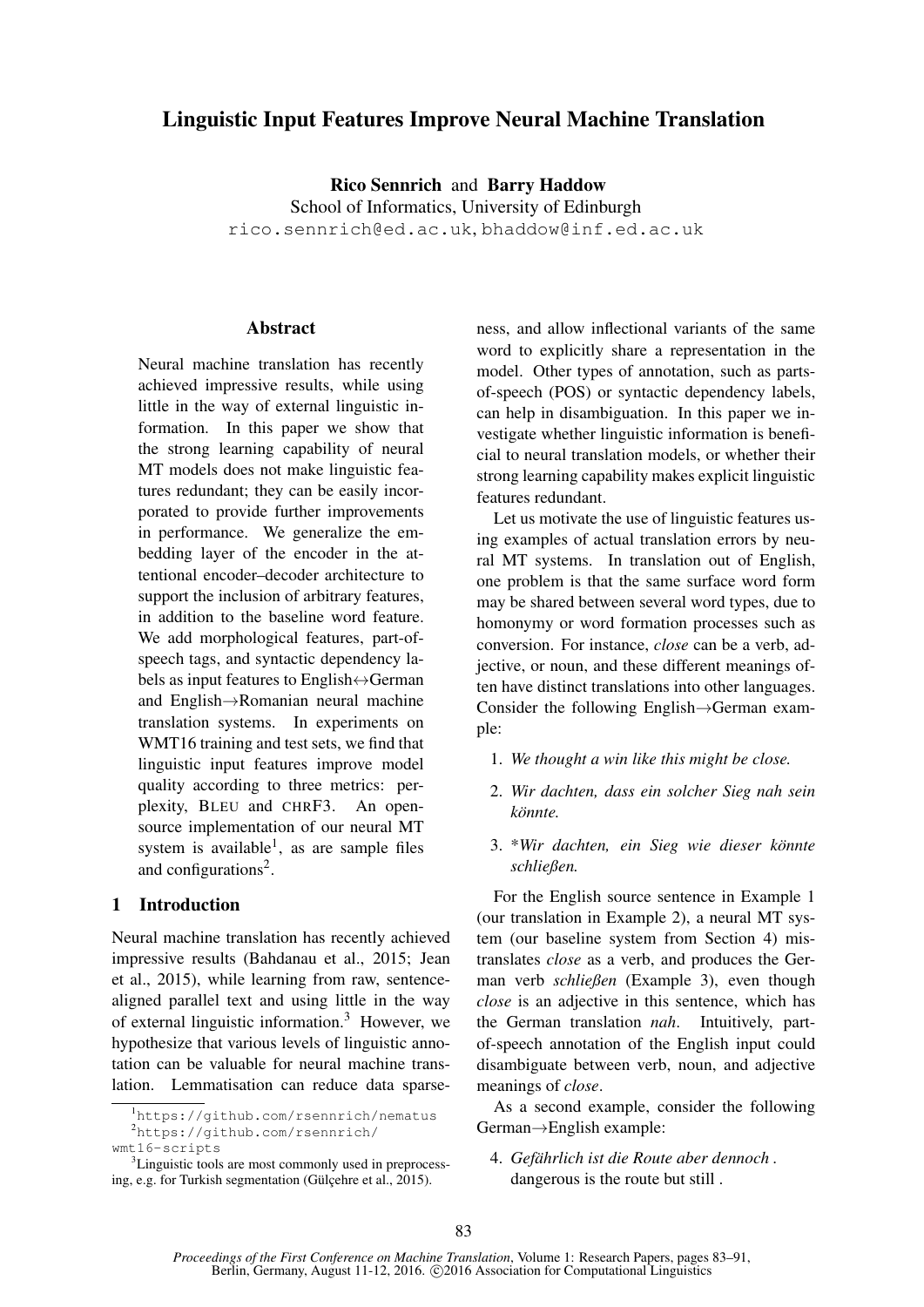5. *However the route is dangerous .*

#### 6. \**Dangerous is the route , however .*

German main clauses have a verb-second (V2) word order, whereas English word order is generally SVO. The German sentence (Example 4; English reference in Example 5) topicalizes the predicate *gefährlich* 'dangerous', putting the subject *die Route* 'the route' after the verb. Our baseline system (Example 6) retains the original word order, which is highly unusual in English, especially for prose in the news domain. A syntactic annotation of the source sentence could support the attentional encoder-decoder in learning which words in the German source to attend (and translate) first.

We will investigate the usefulness of linguistic features for the language pair German↔English, considering the following linguistic features:

- lemmas
- subword tags (see Section 3.2)
- morphological features
- POS tags
- dependency labels

The inclusion of lemmas is motivated by the hope for a better generalization over inflectional variants of the same word form. The other linguistic features are motivated by disambiguation, as discussed in our introductory examples.

# 2 Neural Machine Translation

We follow the neural machine translation architecture by Bahdanau et al. (2015), which we will briefly summarize here.

The neural machine translation system is implemented as an attentional encoder-decoder network with recurrent neural networks.

The encoder is a bidirectional neural network with gated recurrent units (Cho et al., 2014) that reads an input sequence  $x = (x_1, ..., x_m)$ and calculates a forward sequence of hidden states  $(\overrightarrow{h}_1, ..., \overrightarrow{h}_m)$ , and a backward sequence  $(\overleftarrow{h}_1, ..., \overleftarrow{h}_m)$ . The hidden states  $\overrightarrow{h}_j$  and  $\overleftarrow{h}_j$  are concatenated to obtain the annotation vector  $h_i$ .

The decoder is a recurrent neural network that predicts a target sequence  $y = (y_1, ..., y_n)$ . Each word  $y_i$  is predicted based on a recurrent hidden state  $s_i$ , the previously predicted word  $y_{i-1}$ , and

a context vector  $c_i$ .  $c_i$  is computed as a weighted sum of the annotations  $h_j$ . The weight of each annotation  $h_j$  is computed through an *alignment model*  $\alpha_{ij}$ , which models the probability that  $y_i$  is aligned to  $x_j$ . The alignment model is a singlelayer feedforward neural network that is learned jointly with the rest of the network through backpropagation.

A detailed description can be found in (Bahdanau et al., 2015), although our implementation is based on a slightly modified form of this architecture, released for the dl4mt tutorial<sup>4</sup>. Training is performed on a parallel corpus with stochastic gradient descent. For translation, a beam search with small beam size is employed.

#### 2.1 Adding Input Features

Our main innovation over the standard encoderdecoder architecture is that we represent the encoder input as a combination of features (Alexandrescu and Kirchhoff, 2006).

We here show the equation for the forward states of the encoder (for the simple RNN case; consider (Bahdanau et al., 2015) for GRU):

$$
\overrightarrow{h}_j = \tanh(\overrightarrow{W}Ex_j + \overrightarrow{U}\overrightarrow{h}_{j-1})
$$
 (1)

where  $E \in \mathbb{R}^{m \times K_x}$  is a word embedding matrix,  $\overrightarrow{W} \in \mathbb{R}^{n \times m}$ ,  $\overrightarrow{U} \in \mathbb{R}^{n \times n}$  are weight matrices, with  $m$  and  $n$  being the word embedding size and number of hidden units, respectively, and  $K_x$  being the vocabulary size of the source language.

We generalize this to an arbitrary number of features  $|F|$ :

$$
\overrightarrow{h}_j = \tanh(\overrightarrow{W}(\prod_{k=1}^{|F|} E_k x_{jk}) + \overrightarrow{U} \overrightarrow{h}_{j-1}) \qquad (2)
$$

where  $\parallel$  is the vector concatenation,  $E_k \in$  $\mathbb{R}^{m_k \times K_k}$  are the feature embedding matrices, with  $\sum_{k=1}^{|F|} m_k = m$ , and  $K_k$  is the vocabulary size of the kth feature. In other words, we look up separate embedding vectors for each feature, which are then concatenated. The length of the concatenated vector matches the total embedding size, and all other parts of the model remain unchanged.

<sup>4</sup>https://github.com/nyu-dl/ dl4mt-tutorial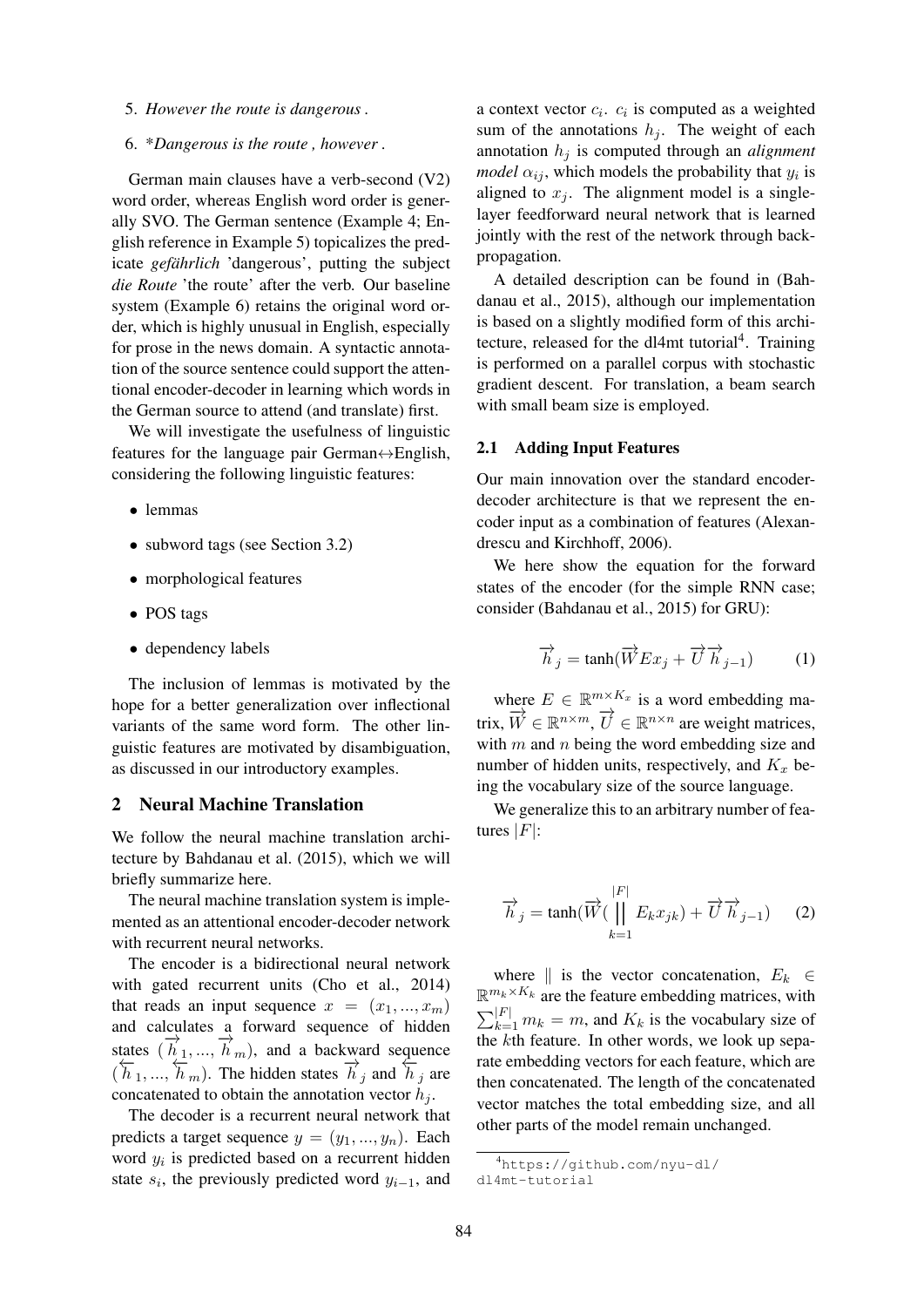# 3 Linguistic Input Features

Our generalized model of the previous section supports an arbitrary number of input features. In this paper, we will focus on a number of wellknown linguistic features. Our main empirical question is if providing linguistic features to the encoder improves the translation quality of neural machine translation systems, or if the information emerges from training encoder-decoder models on raw text, making its inclusion via explicit features redundant. All linguistic features are predicted automatically; we use Stanford CoreNLP (Toutanova et al., 2003; Minnen et al., 2001; Chen and Manning, 2014) to annotate the English input for English→German, and ParZu (Sennrich et al., 2013) to annotate the German input for German→English. We here discuss the individual features in more detail.

## 3.1 Lemma

Using lemmas as input features guarantees sharing of information between word forms that share the same base form. In principle, neural models can learn that inflectional variants are semantically related, and represent them as similar points in the continuous vector space (Mikolov et al., 2013). However, while this has been demonstrated for high-frequency words, we expect that a lemmatized representation increases data efficiency; low-frequency variants may even be unknown to word-level models. With character- or subwordlevel models, it is unclear to what extent they can learn the similarity between low-frequency word forms that share a lemma, especially if the word forms are superficially dissimilar. Consider the following two German word forms, which share the lemma *liegen* 'lie':

- *liegt* 'lies' (3.p.sg. present)
- *läge* 'lay' (3.p.sg. subjunctive II)

The lemmatisers we use are based on finite-state methods, which ensures a large coverage, even for infrequent word forms. We use the Zmorge analyzer for German (Schmid et al., 2004; Sennrich and Kunz, 2014), and the lemmatiser in the Stanford CoreNLP toolkit for English (Minnen et al., 2001).

#### 3.2 Subword Tags

In our experiments, we operate on the level of subwords to achieve open-vocabulary translation with a fixed symbol vocabulary, using a segmentation based on *byte-pair encoding* (BPE) (Sennrich et al., 2016c). We note that in BPE segmentation, some symbols are potentially ambiguous, and can either be a separate word, or a subword segment of a larger word. Also, text is represented as a sequence of subword units with no explicit word boundaries, but word boundaries are potentially helpful to learn which symbols to attend to, and when to forget information in the recurrent layers. We propose an annotation of subword structure similar to popular IOB format for chunking and named entity recognition, marking if a symbol in the text forms the beginning (B), inside (I), or end  $(E)$  of a word. A separate tag  $(O)$  is used if a symbol corresponds to the full word.

#### 3.3 Morphological Features

For German→English, the parser annotates the German input with morphological features. Different word types have different sets of features – for instance, nouns have case, number and gender, while verbs have person, number, tense and aspect – and features may be underspecified. We treat the concatenation of all morphological features of a word, using a special symbol for underspecified features, as a string, and treat each such string as a separate feature value.

# 3.4 POS Tags and Dependency Labels

In our introductory examples, we motivated POS tags and dependency labels as possible disambiguators. Each word is associated with one POS tag, and one dependency label. The latter is the label of the edge connecting a word to its syntactic head, or 'ROOT' if the word has no syntactic head.

# 3.5 On Using Word-level Features in a Subword Model

We segment rare words into subword units using BPE. The subword tags encode the segmentation of words into subword units, and need no further modification. All other features are originally word-level features. To annotate the segmented source text with features, we copy the word's feature value to all its subword units. An example is shown in Figure 1.

#### 4 Evaluation

We evaluate our systems on the WMT16 shared translation task English↔German. The parallel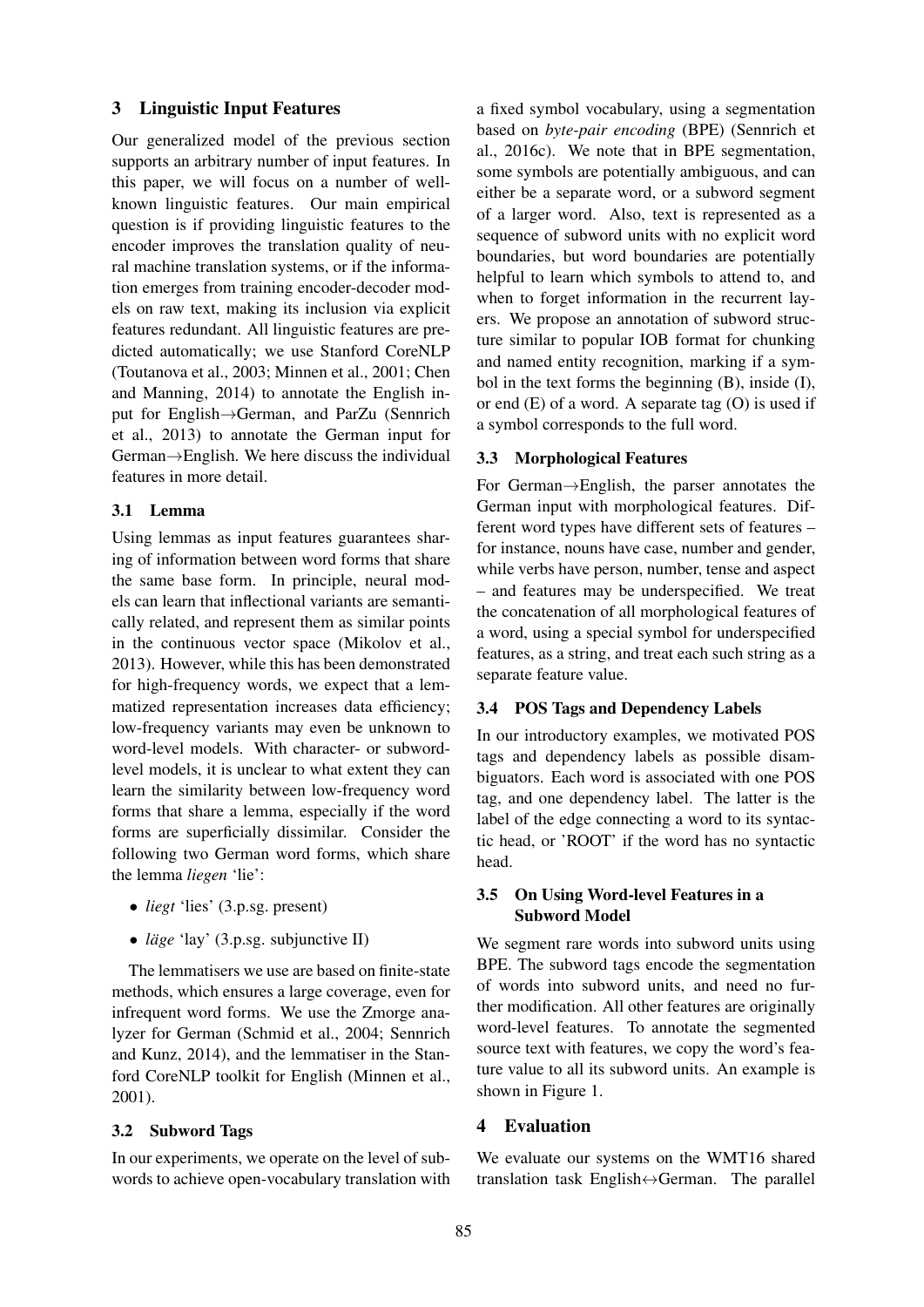|              |            |            |              | root        |       |      |     |           |      |
|--------------|------------|------------|--------------|-------------|-------|------|-----|-----------|------|
|              |            | nsubj      | prep         | pobj<br>det |       |      |     |           |      |
|              |            | Leonidas   | begged<br>1n | the         | arena | ٠    |     |           |      |
|              |            | <b>NNP</b> | VBD<br>IN    | DТ          | NΝ    | ٠    |     |           |      |
| words        | Le:        | ٠<br>oni:  | das          | beg:        | ged   | in   | the | arena     |      |
| lemmas       | Leonidas   | Leonidas   | Leonidas     | beg         | beg   | 1n   | the | arena     |      |
| subword tags | В          |            | Е            | В           | E     | O    | O   | O         |      |
| POS          | <b>NNP</b> | <b>NNP</b> | <b>NNP</b>   | VBD         | VBD   | IN   | DT  | <b>NN</b> |      |
| dep          | nsubj      | nsubj      | nsubj        | root        | root  | prep | det | pobj      | root |

Figure 1: Original dependency tree for sentence *Leonidas begged in the arena .*, and our feature representation after BPE segmentation.

training data consists of about 4.2 million sentence pairs.

To enable open-vocabulary translation, we encode words via joint BPE<sup>5</sup> (Sennrich et al., 2016c), learning 89 500 merge operations on the concatenation of the source and target side of the parallel training data. We use minibatches of size 80, a maximum sentence length of 50, word embeddings of size 500, and hidden layers of size 1024. We clip the gradient norm to 1.0 (Pascanu et al., 2013). We train the models with Adadelta (Zeiler, 2012), reshuffling the training corpus between epochs. We validate the model every 10 000 minibatches via BLEU and perplexity on a validation set (newstest2013).

For neural MT, perplexity is a useful measure of how well the model can predict a reference translation given the source sentence. Perplexity is thus a good indicator of whether input features provide any benefit to the models, and we report the best validation set perplexity of each experiment. To evaluate whether the features also increase translation performance, we report casesensitive BLEU scores with mteval-13b.perl on two test sets, newstest2015 and newstest2016. We also report CHRF3 (Popovic, 2015), a character n- ´ gram F<sup>3</sup> score which was found to correlate well with human judgments, especially for translations out of English (Stanojević et al., 2015).<sup>6</sup> The two metrics may occasionally disagree, partly because they are highly sensitive to the length of the output. BLEU is precision-based, whereas CHRF3 considers both precision and recall, with a bias for recall. For BLEU, we also report whether differences between systems are statistically significant

|                   | input vocabulary | embedding |       |     |            |
|-------------------|------------------|-----------|-------|-----|------------|
| feature           | EN               | DE        | model |     | all single |
| subword tags      |                  |           |       |     |            |
| POS tags          | 46               | 54        | 54    | 10  | 10         |
| morph. features   |                  | 1400      | 1400  | 10  | 10         |
| dependency labels | 46               | 33        | 46    | 10  | 10         |
| lemmas            | 800000           | 1500000   | 85000 | 115 | 167        |
| words             | 78500            | 85000     | 85000 | ∗   | $\ast$     |

Table 1: Vocabulary size, and size of embedding layer of linguistic features, in system that includes all features, and contrastive experiments that add a single feature over the baseline. The embedding layer size of the word feature is set to bring the total size to 500.

according to a bootstrap resampling significance test (Riezler and Maxwell, 2005).

We train models for about a week, and report results for an ensemble of the 4 last saved models (with models saved every 12 hours). The ensemble serves to smooth the variance between single models.

Decoding is performed with beam search with a beam size of 12.

To ensure that performance improvements are not simply due to an increase in the number of model parameters, we keep the total size of the embedding layer fixed to 500. Table 1 lists the embedding size we use for linguistic features – the embedding layer size of the word-level feature varies, and is set to bring the total embedding layer size to 500. If we include the lemma feature, we roughly split the embedding vector one-to-two between the lemma feature and the word feature. The table also shows the network vocabulary size; for all features except lemmas, we can represent all feature values in the network vocabulary – in the case of words, this is due to BPE segmentation. For lemmas, we choose the same vocabulary size as for words, replacing rare lemmas with a

<sup>5</sup>https://github.com/rsennrich/ subword-nmt

<sup>6</sup>We use the re-implementation included with the subword code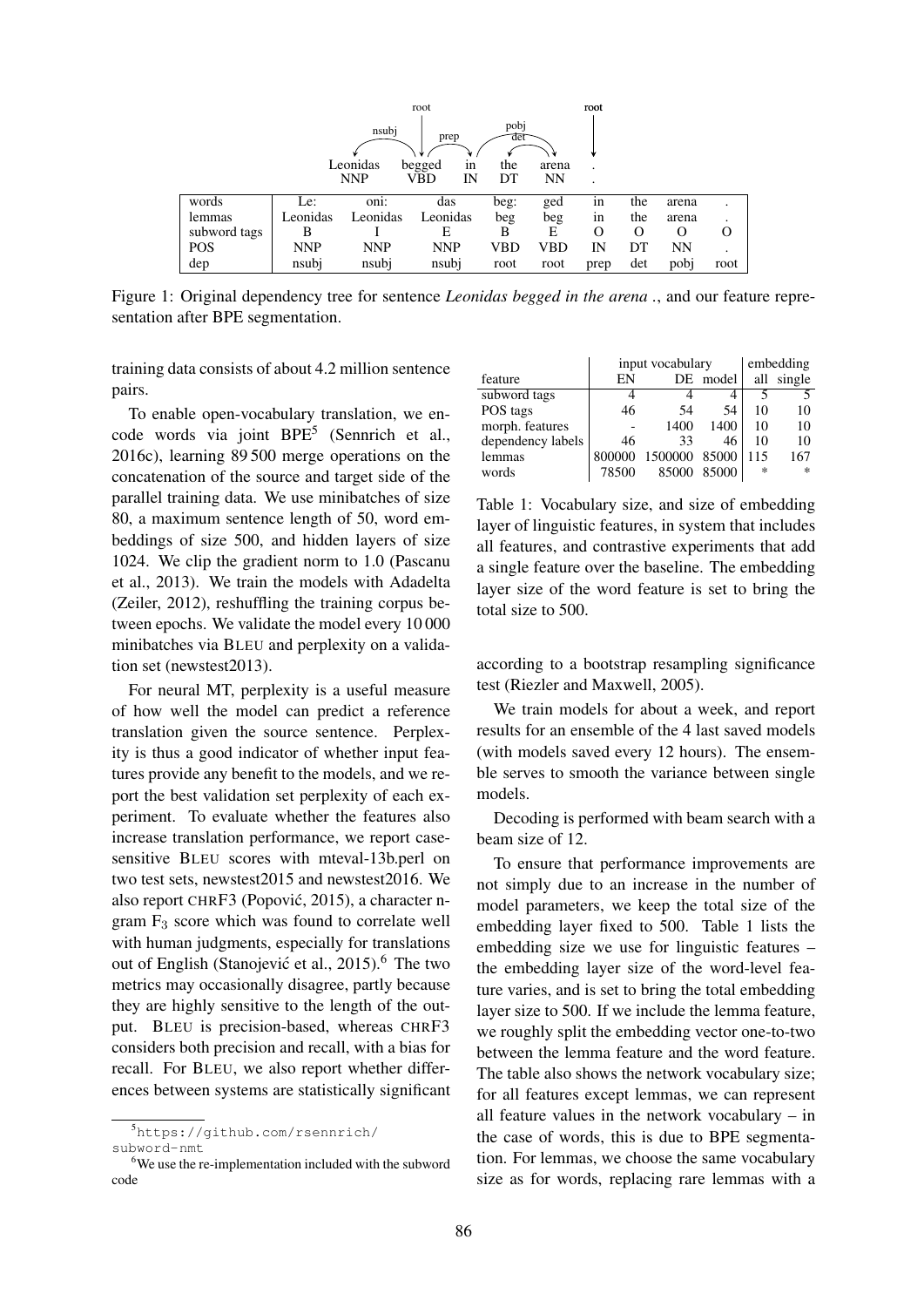special UNK symbol.

Sennrich et al. (2016b) report large gains from using monolingual in-domain training data, automatically back-translated into the source language to produce a synthetic parallel training corpus. We use the synthetic corpora produced in these experiments<sup>7</sup> (3.6–4.2 million sentence pairs), and we trained systems which include this data to compare against the state of the art. We note that our experiments with this data entail a syntactic annotation of automatically translated data, which may be a source of noise. For the systems with synthetic data, we double the training time to two weeks.

We also evaluate linguistic features for the lower-resourced translation direction English→Romanian, with 0.6 million sentence pairs of parallel training data, and 2.2 million sentence pairs of synthetic parallel data. We use the same linguistic features as for English→German. We follow Sennrich et al. (2016a) in the configuration, and use dropout for the English→Romanian systems. We drop out full words (both on the source and target side) with a probability of 0.1. For all other layers, the dropout probability is set to 0.2.

# 4.1 Results

Table 2 shows our main results for German→English, and English→German. The baseline system is a neural MT system with only one input feature, the (sub)words themselves. For both translation directions, linguistic features improve the best perplexity on the development data (47.3  $\rightarrow$  46.2, and 54.9  $\rightarrow$  52.9, respectively). For German→English, the linguistic features lead to an increase of 1.5 BLEU  $(31.4 \rightarrow 32.9)$  and 0.5 CHRF3 (58.0  $\rightarrow$  58.5), on the newstest2016 test set. For English $\rightarrow$ German, we observe For English $\rightarrow$ German, we observe improvements of 0.6 BLEU (27.8  $\rightarrow$  28.4) and 1.2 CHRF3  $(56.0 \rightarrow 57.2)$ .

To evaluate the effectiveness of different linguistic features in isolation, we performed contrastive experiments in which only a single feature was added to the baseline. Results are shown in Table 3. Unsurprisingly, the combination of all features (Table 2) gives the highest improvement, averaged over metrics and test sets, but most features are beneficial on their own. Subword tags give small improvements for English→German,

but not for German→English. All other features outperform the baseline in terms of perplexity, and yield significant improvements in BLEU on at least one test set. The gain from different features is not fully cumulative; we note that the information encoded in different features overlaps. For instance, both the dependency labels and the morphological features encode the distinction between German subjects and accusative objects, the former through different labels (*subj* and *obja*), the latter through grammatical case (*nominative* and *accusative*).

We also evaluated adding linguistic features to a stronger baseline, which includes synthetic parallel training data. In addition, we compare our neural systems against phrase-based (PBSMT) and syntax-based (SBSMT) systems by (Williams et al., 2016), all of which make use of linguistic annotation on the source and/or target side. Results are shown in Table 4. For German→English, we observe similar improvements in the best development perplexity (45.2  $\rightarrow$  44.1), test set BLEU  $(37.5 \rightarrow 38.5)$  and CHRF3  $(62.2 \rightarrow 62.8)$ . Our test set BLEU is on par to the best submitted system to this year's WMT 16 shared translation task, which is similar to our baseline MT system, but which also uses a right-to-left decoder for reranking (Sennrich et al., 2016a). We expect that linguistic input features and bidirectional decoding are orthogonal, and that we could obtain further improvements by combining the two.

For English→German, improvements in development set perplexity carry over  $(49.7 \rightarrow 48.4)$ , but we see only small, non-significant differences in BLEU and CHRF3. While we cannot clearly account for the discrepancy between perplexity and translation metrics, factors that potentially lower the usefulness of linguistic features in this setting are the stronger baseline, trained on more data, and the low robustness of linguistic tools in the annotation of the noisy, synthetic data sets. Both our baseline neural MT systems and the systems with linguistic features substantially outperform phrase-based and syntax-based systems for both translation directions.

In the previous tables, we have reported the best perplexity. To address the question about the randomness in perplexity, and whether the best perplexity just happened to be lower for the systems with linguistic features, we show perplexity on our development set as a function of training time

<sup>&</sup>lt;sup>7</sup>The corpora are available at  $http://stant.org/$ rsennrich/wmt16\_backtranslations/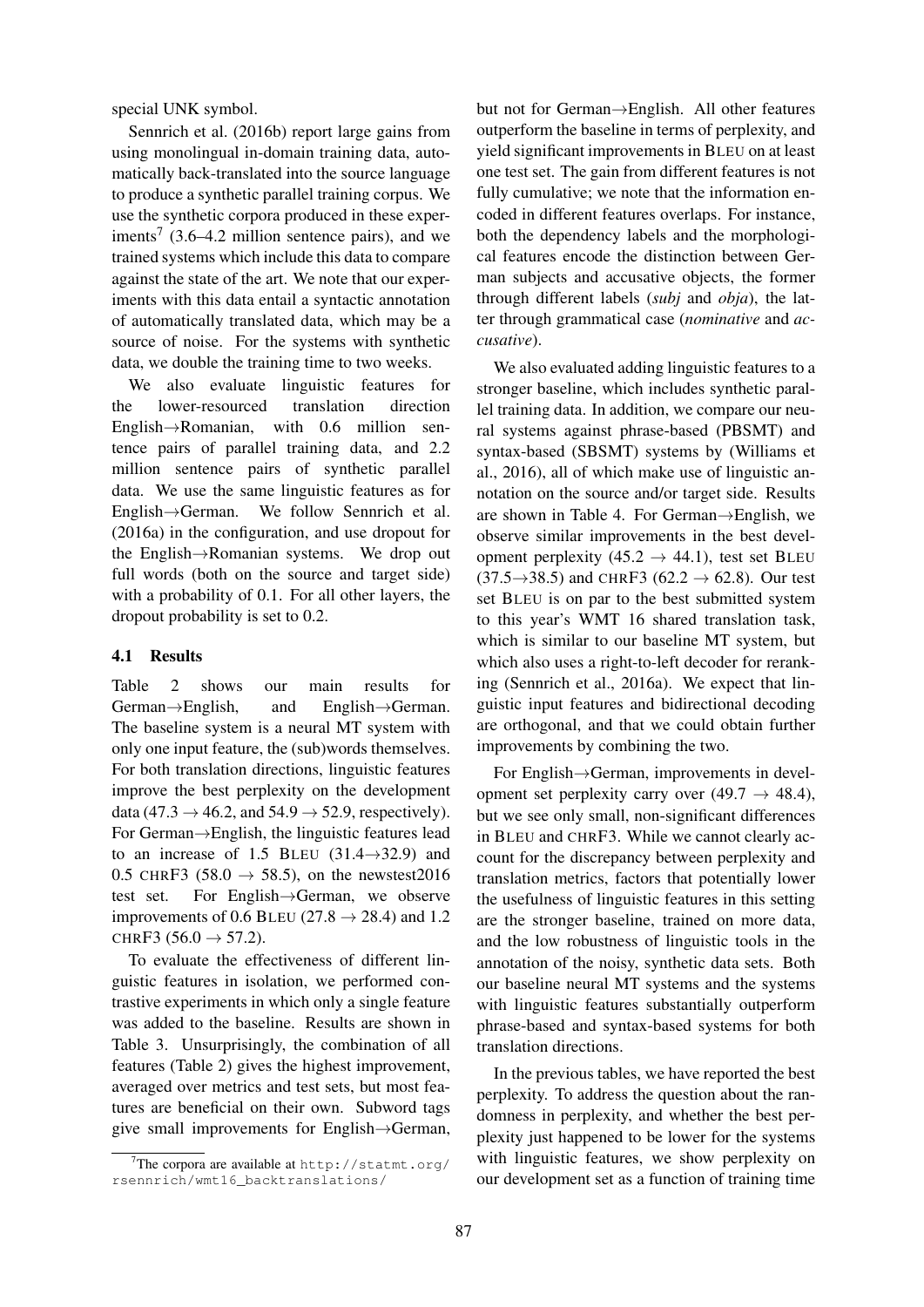|              | $German \rightarrow English$ |         |                 |        |                   |                  |         | $English \rightarrow German$ |        |                   |
|--------------|------------------------------|---------|-----------------|--------|-------------------|------------------|---------|------------------------------|--------|-------------------|
| system       | $ppl \downarrow$             |         | $BLEU \uparrow$ |        | CHR $F3 \uparrow$ | $ppl \downarrow$ |         | BLEU↑                        |        | CHR $F3 \uparrow$ |
|              | dev                          | test15  | test16          | test15 | test16            | dev              | test15  | test16                       | test15 | test16            |
| baseline     | 47.3                         | 27.9    | 31.4            | 54.0   | 58.0              | 54.9             | 23.0    | 27.8                         | 52.6   | 56.0              |
| all features | 46.2                         | $28.7*$ | $32.9*$         | 54.8   | 58.5              | 52.9             | $23.8*$ | 28.4*                        | 53.9   | 57.2              |

Table 2: German↔English translation results: best perplexity on dev (newstest2013), and BLEU and CHRF3 on test15 (newstest2015) and test16 (newstest2016). BLEU scores that are significantly different  $(p < 0.05)$  from respective baseline are marked with  $(*)$ .

|                   |                  |        | $German \rightarrow English$ |        |                   |                  |         | $English \rightarrow German$ |        |                  |
|-------------------|------------------|--------|------------------------------|--------|-------------------|------------------|---------|------------------------------|--------|------------------|
| system            | $ppl \downarrow$ |        | <b>BLEU</b> $\uparrow$       |        | CHR $F3 \uparrow$ | $ppl \downarrow$ |         | BLEU $\uparrow$              |        | CHRF3 $\uparrow$ |
|                   | dev              | test15 | test16                       | test15 | test16            | dev              | test15  | test16                       | test15 | test16           |
| baseline          | 47.3             | 27.9   | 31.4                         | 54.0   | 58.0              | 54.9             | 23.0    | 27.8                         | 52.6   | 56.0             |
| lemmas            | 47.1             | 28.4   | $32.3*$                      | 54.6   | 58.7              | 53.4             | $23.8*$ | $28.5*$                      | 53.7   | 56.7             |
| subword tags      | 47.3             | 27.7   | 31.5                         | 54.0   | 58.1              | 54.7             | $23.6*$ | 28.1                         | 53.2   | 56.4             |
| morph. features   | 47.1             | 28.2   | $32.4*$                      | 54.3   | 58.4              | -                |         |                              |        |                  |
| POS tags          | 46.9             | 28.1   | $32.4*$                      | 54.1   | 57.8              | 53.2             | $24.0*$ | $28.9*$                      | 53.3   | 56.8             |
| dependency labels | 46.9             | 28.1   | $31.8*$                      | 54.2   | 58.3              | 54.0             | $23.4*$ | 28.0                         | 53.1   | 56.5             |

Table 3: Contrastive experiments with individual linguistic features: best perplexity on dev (newstest2013), and BLEU and CHRF3 on test15 (newstest2015) and test16 (newstest2016). BLEU scores that are significantly different ( $p < 0.05$ ) from respective baseline are marked with (\*).

|                               |                          |        | $German \rightarrow English$ |        |                   |                          |        | $English \rightarrow German$ |        |                   |
|-------------------------------|--------------------------|--------|------------------------------|--------|-------------------|--------------------------|--------|------------------------------|--------|-------------------|
| system                        | $\cdot$ ppl $\downarrow$ |        | BLEU $\uparrow$              |        | CHR $F3 \uparrow$ | $ppl \downarrow$         |        | <b>BLEU</b> $\uparrow$       |        | CHR $F3 \uparrow$ |
|                               | dev                      | test15 | test16                       | test15 | test16            | dev                      | test15 | test16                       | test15 | test16            |
| PBSMT (Williams et al., 2016) | $\overline{\phantom{0}}$ | 29.9   | 35.1                         | 56.2   | 60.9              | $\overline{\phantom{0}}$ | 23.7   | 28.4                         | 52.6   | 56.6              |
| SBSMT (Williams et al., 2016) | $\overline{\phantom{0}}$ | 29.5   | 34.4                         | 56.0   | 61.0              | $\overline{\phantom{0}}$ | 24.5   | 30.6                         | 55.3   | 59.9              |
| baseline                      | 45.2                     | 31.5   | 37.5                         | 57.0   | 62.2              | 49.7                     | 27.5   | 33.1                         | 56.3   | 60.5              |
| all features                  | 44.1                     | 32.1*  | $38.5*$                      | 57.5   | 62.8              | 48.4                     | 27.1   | 33.2                         | 56.5   | 60.6              |

Table 4: German↔English translation results with additional, synthetic training data: best perplexity on dev (newstest2013), and BLEU and CHRF3 on test15 (newstest2015) and test16 (newstest2016). BLEU scores that are significantly different ( $p < 0.05$ ) from respective baseline are marked with (\*).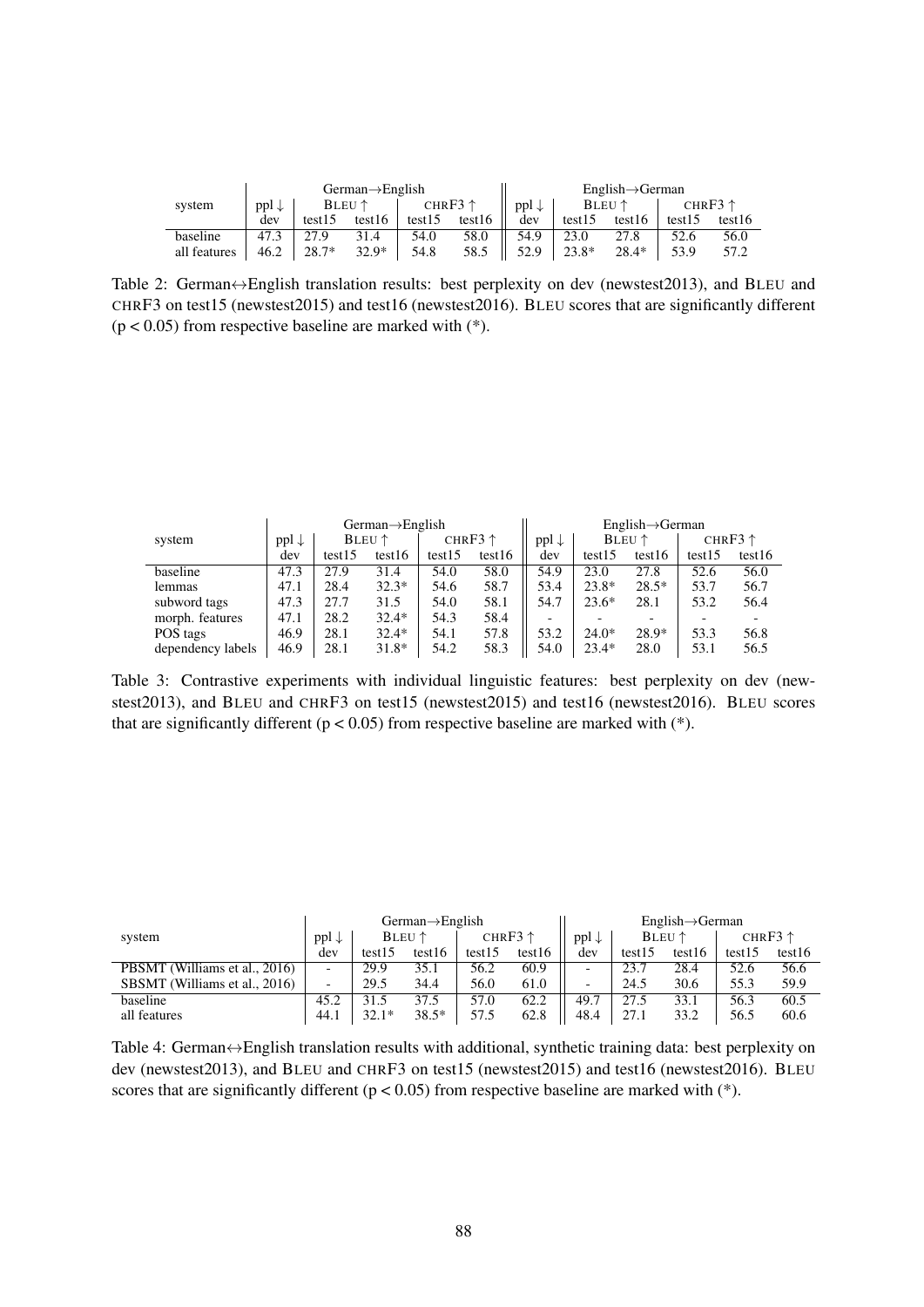

Figure 2: English→German (black) and German→English (red) development set perplexity as a function of training time (number of minibatches) with and without linguistic features.

| system                      | $ppl \downarrow$ | BLEU <sup>↑</sup> | CHR $F3 \uparrow$ |
|-----------------------------|------------------|-------------------|-------------------|
| (Peter et al., 2016)        |                  | 28.9              | 57.1              |
| baseline                    | 74.9             | 23.8              | 52.5              |
| all features                | 72.7             | $24.8*$           | 53.5              |
| baseline (+synth. data)     | 50.9             | 28.2              | 56.1              |
| all features (+synth. data) | 50.1             | $29.2*$           | 56.6              |

Table 5: English→Romanian translation results: best perplexity on newsdev2016, and BLEU and CHRF3 on newstest2016. BLEU scores that are significantly different ( $p < 0.05$ ) from respective baseline are marked with (\*).

for different systems (Figure 2). We can see that perplexity is consistently lower for the systems trained with linguistic features.

Table 5 shows results for a lower-resourced language pair, English→Romanian. With linguistic features, we observe improvements of 1.0 BLEU over the baseline, both for the systems trained on parallel data only  $(23.8 \rightarrow 24.8)$ , and the systems which use synthetic training data  $(28.2 \rightarrow 29.2)$ . According to BLEU, the best submission to WMT16 was a system combination by Peter et al. (2016). Our best system is competitive with this submission.

Table 6 shows translation examples of our baseline, and the system augmented with linguistic features. We see that the augmented neural MT systems, in contrast to the respective baselines, successfully resolve the reordering for the German→English example, and the disambiguation of *close* for the English→German example.

| system       | sentence                                     |
|--------------|----------------------------------------------|
| source       | Gefährlich ist die Route aber dennoch.       |
| reference    | However the route is dangerous.              |
| baseline     | Dangerous is the route, however.             |
| all features | However, the route is dangerous.             |
| source       | [We thought] a win like this might be close. |
| reference    | [] dass ein solcher Gewinn nah sein könnte.  |
| baseline     | [] ein Sieg wie dieser könnte schließen.     |
| all features | [] ein Sieg wie dieser könnte nah sein.      |

Table 6: Translation examples illustrating the effect of adding linguistic input features.

# 5 Related Work

Linguistic features have been used in neural language modelling (Alexandrescu and Kirchhoff, 2006), and are also used in other tasks for which neural models have recently been employed, such as syntactic parsing (Chen and Manning, 2014). This paper addresses the question whether linguistic features on the source side are beneficial for neural machine translation. On the target side, linguistic features are harder to obtain for a generation task such as machine translation, since this would require incremental parsing of the hypotheses at test time, and this is possible future work.

Among others, our model incorporates information from a dependency annotation, but is still a sequence-to-sequence model. Eriguchi et al. (2016) propose a tree-to-sequence model whose encoder computes vector representations for each phrase in the source tree. Their focus is on exploiting the (unlabelled) structure of a syntactic annotation, whereas we are focused on the disambiguation power of the functional dependency labels.

Factored translation models are often used in phrase-based SMT (Koehn and Hoang, 2007) as a means to incorporate extra linguistic information. However, neural MT can provide a much more flexible mechanism for adding such information. Because phrase-based models cannot easily generalize to new feature combinations, the individual models either treat each feature combination as an atomic unit, resulting in data sparsity, or assume independence between features, for instance by having separate language models for words and POS tags. In contrast, we exploit the strong generalization ability of neural networks, and expect that even new feature combinations, e.g. a word that appears in a novel syntactic function, are handled gracefully.

One could consider the lemmatized representation of the input as a second source text, and per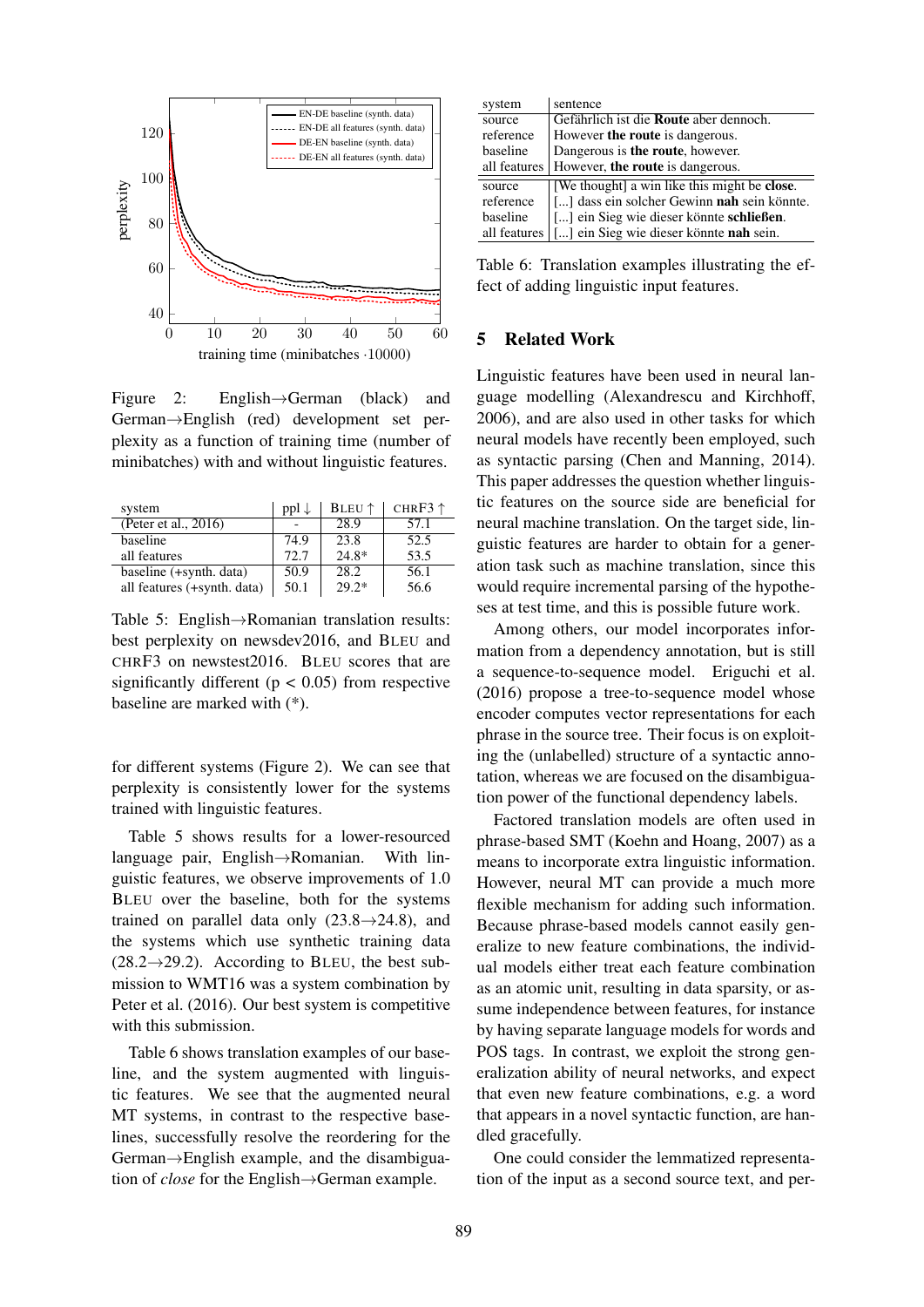form multi-source translation (Zoph and Knight, 2016). The main technical difference is that in our approach, the encoder and attention layers are shared between features, which we deem appropriate for the types of features that we tested.

# 6 Conclusion

In this paper we investigate whether linguistic input features are beneficial to neural machine translation, and our empirical evidence suggests that this is the case.

We describe a generalization of the encoder in the popular attentional encoder-decoder architecture for neural machine translation that allows for the inclusion of an arbitrary number of input features. We empirically test the inclusion of various linguistic features, including lemmas, part-of-speech tags, syntactic dependency labels, and morphological features, into English↔German, and English→Romanian neural MT systems. Our experiments show that the linguistic features yield improvements over our baseline, resulting in improvements on newstest2016 of 1.5 BLEU for German→English, 0.6 BLEU for English→German, and 1.0 BLEU for English→Romanian.

In the future, we expect several developments that will shed more light on the usefulness of linguistic (or other) input features, and whether they will establish themselves as a core component of neural machine translation. On the one hand, the machine learning capability of neural architectures is likely to increase, decreasing the benefit provided by the features we tested. On the other hand, there is potential to explore the inclusion of novel features for neural MT, which might prove to be even more helpful than the ones we investigated, and the features we investigated may prove especially helpful for some translation settings, such as very low-resourced settings and/or translation settings with a highly inflected source language.

### Acknowledgments

This project has received funding from the European Union's Horizon 2020 research and innovation programme under grant agreements 645452 (QT21), and 644402 (HimL).

### References

- Andrei Alexandrescu and Katrin Kirchhoff. 2006. Factored Neural Language Models. In *Proceedings of the Human Language Technology Conference of the NAACL, Companion Volume: Short Papers*, pages 1–4, New York City, USA. Association for Computational Linguistics.
- Dzmitry Bahdanau, Kyunghyun Cho, and Yoshua Bengio. 2015. Neural Machine Translation by Jointly Learning to Align and Translate. In *Proceedings of the International Conference on Learning Representations (ICLR)*.
- Danqi Chen and Christopher Manning. 2014. A Fast and Accurate Dependency Parser using Neural Networks. In *Proceedings of the 2014 Conference on Empirical Methods in Natural Language Processing (EMNLP)*, pages 740–750, Doha, Qatar. Association for Computational Linguistics.
- Kyunghyun Cho, Bart van Merrienboer, Caglar Gulcehre, Dzmitry Bahdanau, Fethi Bougares, Holger Schwenk, and Yoshua Bengio. 2014. Learning Phrase Representations using RNN Encoder– Decoder for Statistical Machine Translation. In *Proceedings of the 2014 Conference on Empirical Methods in Natural Language Processing (EMNLP)*, pages 1724–1734, Doha, Qatar. Association for Computational Linguistics.
- Akiko Eriguchi, Kazuma Hashimoto, and Yoshimasa Tsuruoka. 2016. Tree-to-Sequence Attentional Neural Machine Translation. *ArXiv e-prints*.
- Çaglar Gülçehre, Orhan Firat, Kelvin Xu, Kyunghyun Cho, Loïc Barrault, Huei-Chi Lin, Fethi Bougares, Holger Schwenk, and Yoshua Bengio. 2015. On Using Monolingual Corpora in Neural Machine Translation. *CoRR*, abs/1503.03535.
- Sébastien Jean, Orhan Firat, Kyunghyun Cho, Roland Memisevic, and Yoshua Bengio. 2015. Montreal Neural Machine Translation Systems for WMT'15 . In *Proceedings of the Tenth Workshop on Statistical Machine Translation*, pages 134–140, Lisbon, Portugal. Association for Computational Linguistics.
- Philipp Koehn and Hieu Hoang. 2007. Factored Translation Models. In *Proceedings of the 2007 Joint Conference on Empirical Methods in Natural Language Processing and Computational Natural Language Learning (EMNLP-CoNLL)*, pages 868–876, Prague, Czech Republic. Association for Computational Linguistics.
- Tomas Mikolov, Wen-tau Yih, and Geoffrey Zweig. 2013. Linguistic Regularities in Continuous Space Word Representations. In *HLT-NAACL*, pages 746– 751. The Association for Computational Linguistics.
- Guido Minnen, John A. Carroll, and Darren Pearce. 2001. Applied morphological processing of English. *Natural Language Engineering*, 7(3):207– 223.